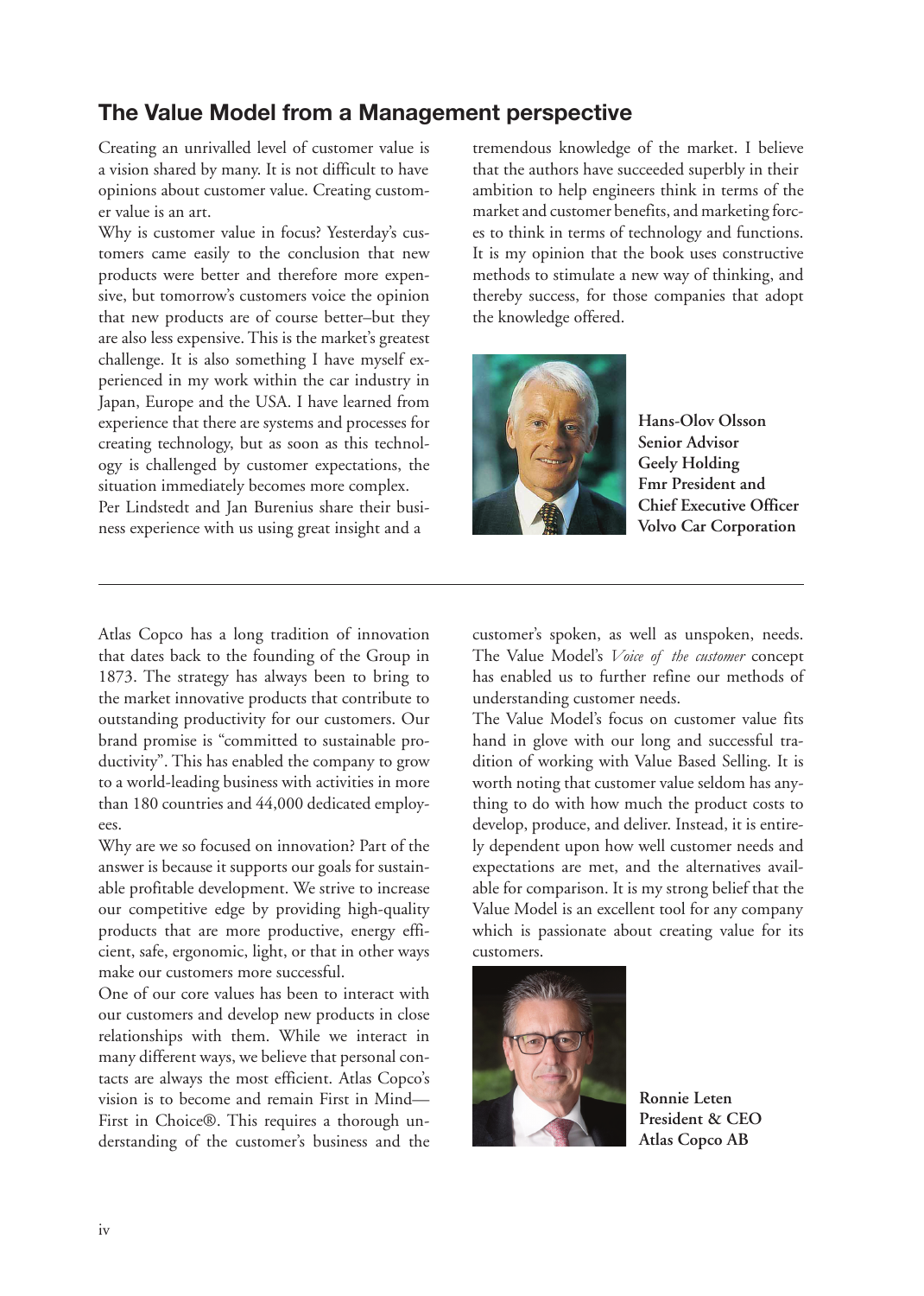## **The Value Model from a Practitioner´s perspective**

This book stands alone as the first comprehensive effort to integrate the total set of complex activities that define Product Generation. Years from now, this text will be regarded as the standard for defining the proper activities and techniques to be used by Marketing, Engineering and Operations personnel.

The Value Model addresses both the philosophical changes companies must make to effectively address customer's needs, as well as the specific tools and techniques development teams should employ to ensure that they create solutions which have unrivalled customer value.

The author's use of functional analysis as the underlying methodology for creating customer value through high-value solutions is coupled with other important tools and support processes such as team leadership and project management. Each section of this book provides clear summaries, detailed information, exhibits and references to other sources of information. This format allows each student to learn at their own pace and easily find additional material to amplify key issues.

SHL Group is a privately owned company, serving the pharmaceutical industry with parenteral drug delivery devices, which has grown from a few people to over 3,000 employees in 25 years. The company is located in Taiwan, USA and Sweden.

The operational challenges have shifted gradually from the management of small numbers of customer projects to deciding on what R&D investments to approach for the future. Facing the latter challenge we needed a more structured approach to value creation. Studying various subject matter literature, however good in many aspects, was not sufficient to get a complete and coherent picture of this challenge, there was something missing.

Eventually, I received the advice to look into Value Model from a colleague. The described methods and tools were very useful from both a theoretical and practical standpoint. In particular, the I met the authors, Jan Burenius and Per Lindstedt, after I had been in the Engineering and Product Development domain for 30 years. We were evaluating consulting groups to help us improve our Product Development techniques. Based on my many years of Product Development experience, I did not expect to hear much in the way of new approaches. However, by the end of our first visit it became clear that the authors had developed a significantly improved and powerful set of techniques to create unique, high-value solutions. After two years of working with the Nimba Value model, I am completely convinced that it will revolutionize how we develop products for our customers.



**Dick Arra Fmr Director of Product Development ITT Industries**

description of the functional domain which links the companies' world to the customers' world has proven to be extremely useful and applicable in several aspects of product development, e.g. quality by design and innovation. Value Model practice and thinking gives SHL a common language and a focus in our innovation work that is of great value, and it can be highly recommended to any organization.



**Rasmus Renstad Director of Product Development SHL Group**